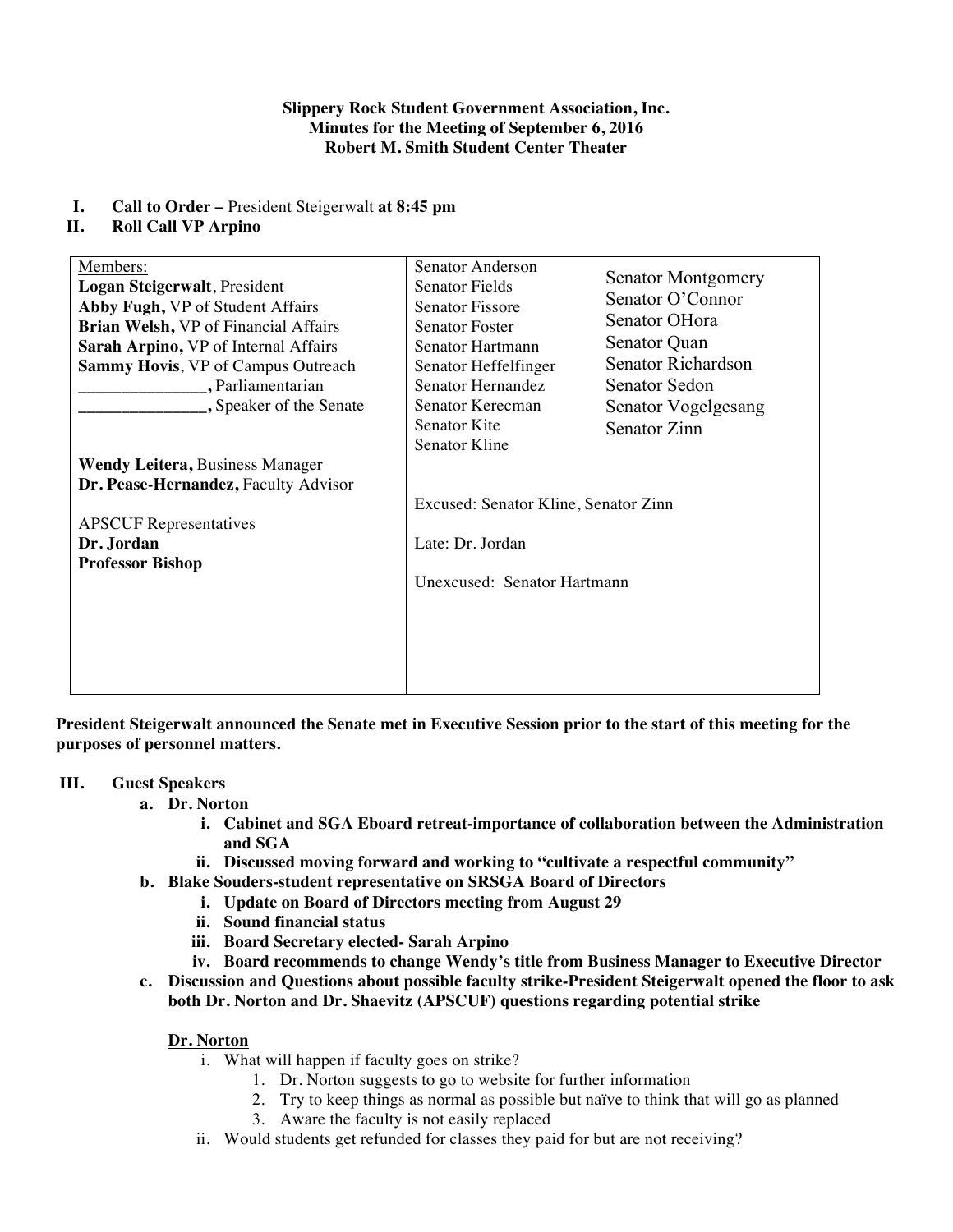- 1. Dr. Norton hopes that this would not be an issue and that faculty will not strike
- 2. Completion of course work is key
- iii. How would substitute teachers know how to teach and grade work?
	- 1. Dr. Norton "Our goal is at the end of the semester you will have completed the work that you signed up for so that you can finish your classes or degree program".
- iv. If a faculty member is the only one that can assign a grade, do we have to attend that class with a substitute?
	- 1. Dr. Norton states that if the faculty is not teaching, faculty cannot give a grade
	- 2. Faculty vote on September 7, 8, 9 to see if they will authorize their union leaders to call a strike.
- v. Will this delay a graduation date and interfere with future plans being made? What is happening that is making this strike a possibility?
	- 1. Dr. Norton- The state system is in the most severe financial crisis it has been in since the 1980's
	- 2. Any change in cost might reflect what students are paying for tuition
	- 3. Negotiations are taking place in Harrisburg, not at the local level.
- vi. If a strike does occur what other areas will be affected other than Slippery Rock?
	- 1. Dr. Norton- all 14 state schools
- vii. Does it seem likely that tuition costs will increase?
	- 1. Decided by Board of Governors
	- 2. 2.5% increase this year
	- 3. If there continues to be a deficit, a tuition increase will most likely occur
- viii. If there is a strike, will negotiations continue to reach an agreement?
	- 1. An agreement must happen
	- 2. A strike has never occurred so it is hard to say what exactly will take place
- ix. With all the concerns from students about the strike, how will it be prevented in the future?
	- 1. As soon as a collective bargaining is agreed to, a negotiation should happen right away
	- 2. All about communication
	- 3. Negotiations are made in private

# **Dr. Shaevitz**

- x. If we do agree to go on strike, how soon will that occur?
	- 1. No date set
	- 2. Not ready with picket lines
- xi. How did it get to this point? How has it allowed to become the norm for every negotiation?
	- 1. Not APSCUF responsibility
	- 2. They are always ready to negotiate way prior to a contract's end date
	- 3. Negotiations require both sides, still pretty far apart but hopes to settle it before striking is an option
- xii. If a strike does occur, how will students, parents, etc. be notified?
	- 1. Not up to APSCUF how the information will be dispersed
- xiii. No way to know how long the strike will last?
	- 1. Echo Dr. Norton- hopes the strike does not occur
	- 2. Hopefully negotiations go quickly
		- a. Could last a day, could last a month
- xiv. Are there other options that the union could use to speed up the process other than a strike?
	- 1. Contract negotiations involve both parties
		- a. Faculty working without a contract right now, faculty does not have to do that but they are
	- 2. Does not know what other options there are
- xv. Are the professors financially prepared for a strike/are there relief funds in the union?
	- 1. As an organization been proactive in ways to protect themselves
		- 2. Going on strike will have a direct financial impact on members, no guarantee that they will recover that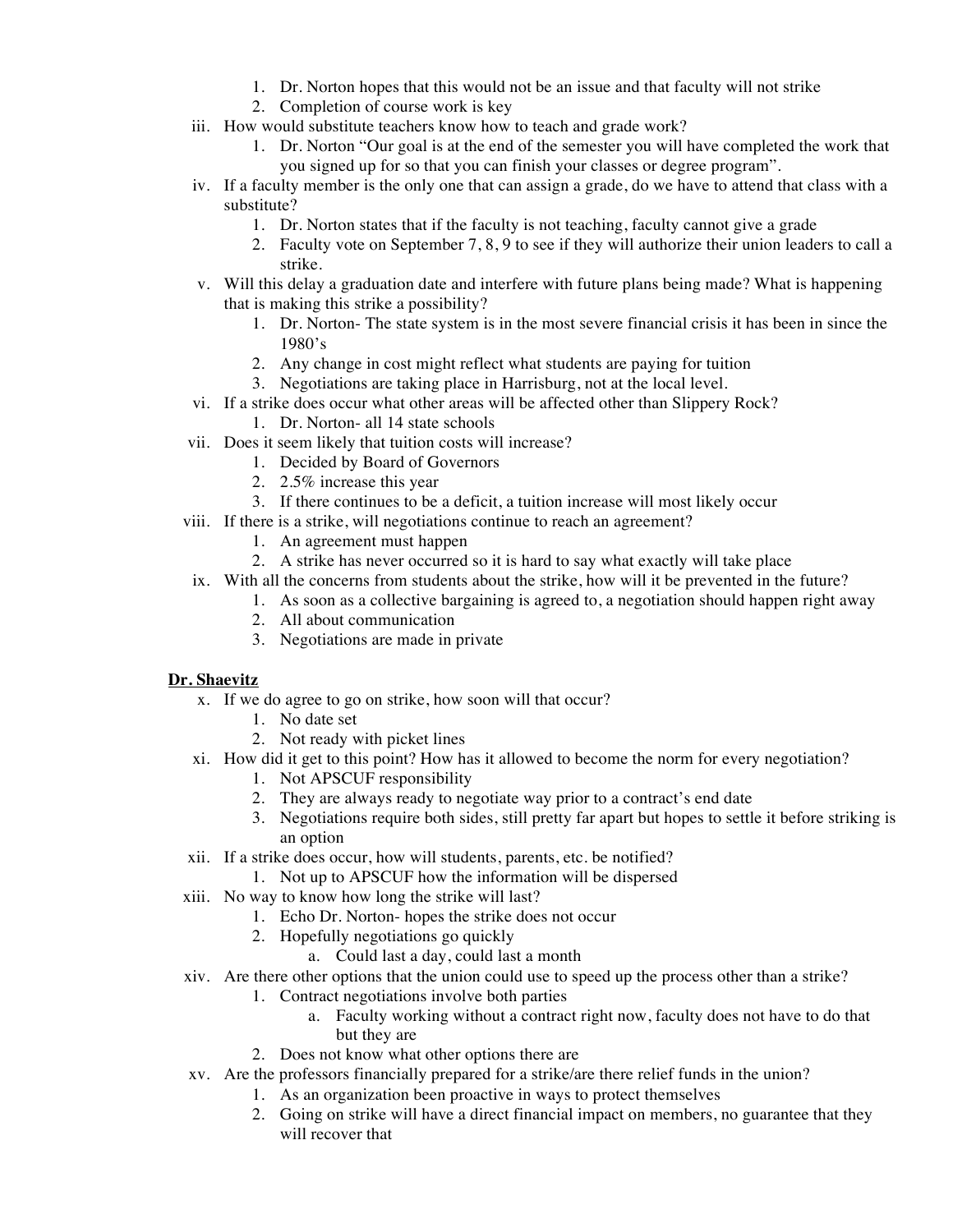- xvi. Is there anything students can do to help the process?
	- 1. Contact governor and Chancellor Brogan's office
	- 2. Contacting local legislators
- xvii. Dr.Shaevitz- there's no need for bad blood with PASSHE
- xviii. Will not use a job action in a vindictive manner
- xix. Not APSCUF's job to make a contingency plan or to make sure the university continues to function
- xx. If faculty did go on strike would students be responsible for material missed during strike?
	- 1. Does not see how that is possible since it is faculty's position to teach and award grades
- xxi. Faculty members not a part of the union, are they allowed to come on campus if a strike occurs?
	- 1. A faculty member may continue to work whether they are union members or not, but APSCUF will encourage them not to work
	- 2. No bodily harm will occur if a faculty member crosses the picket lines

# **IV. Officer/Committee Reports**

- **a. President Steigerwalt**
	- **i. SGA/Cabinet Retreat-opportunity to catch up on everything going on with the university and establish open and clear communication**
	- **ii. BSGP President- conference call Friday with the Board**
	- **iii. Parliamentarian applications on our website-Due Friday September 9th**
	- **iv. Electing new senators October 10th**
	- **v. Liter of the Week- Kevin Kite**
- **b. VP Arpino**
	- **i. RUN SRU shirt sale in the Bookstore was a success!**
	- **ii. Pancake Fundraiser September 25th from 9am-1pm Weisenfluh**
	- **iii. Committee Thursdays at 5:00 in SSC room 325**
- **c. VP Welsh**
	- **i. Conference Grant released today 9.6.16-Clubs/Orgs eligible for up to \$500 in conference registration fees**
	- **ii. Scholarship information out in October**
	- **iii. Committee Thursdays at 3:30**
	- **iv. Budgetary Reserves: \$131,439.94**
- **d. VP Fugh**
	- **i. First Thursday of every month SGA will host a table at a variety of locations to get our name and face out to campus**
	- **ii. Student Life Survey will run September 18-25**
	- **iii. Student Safety Week September 26-29**
	- **iv. Committee meets Tuesdays at 5:00pm in SSC 324**
- **e. VP Hovis**
	- **i. RUN SRU Event Tuesday September 7th in the quad 11-3pm**
	- **ii. Clubs/Orgs can advertise before the movie series-Contact Sammy Hovis**
	- **iii. Movie this weekend is Finding Dory**
	- **iv. Committee Tuesdays at 5:30 in the SGA Office**

#### **V. Open Forum**

- **a. DeWayne Anderson**
	- **i. Peaceful demonstration**
		- **1. Feels diversity here is not where is should be**
		- **2. Starting an initiative "I am the difference"**
		- **3. Not an attack towards administration or faculty**
		- **4. For those who would like to participate will meet Thursday September 8th at 12:20 on the third floor of the SSC**

# **b. Khahil Harper**

**i. How to change the reputation of Slippery Rock so that it is not deemed as a party school**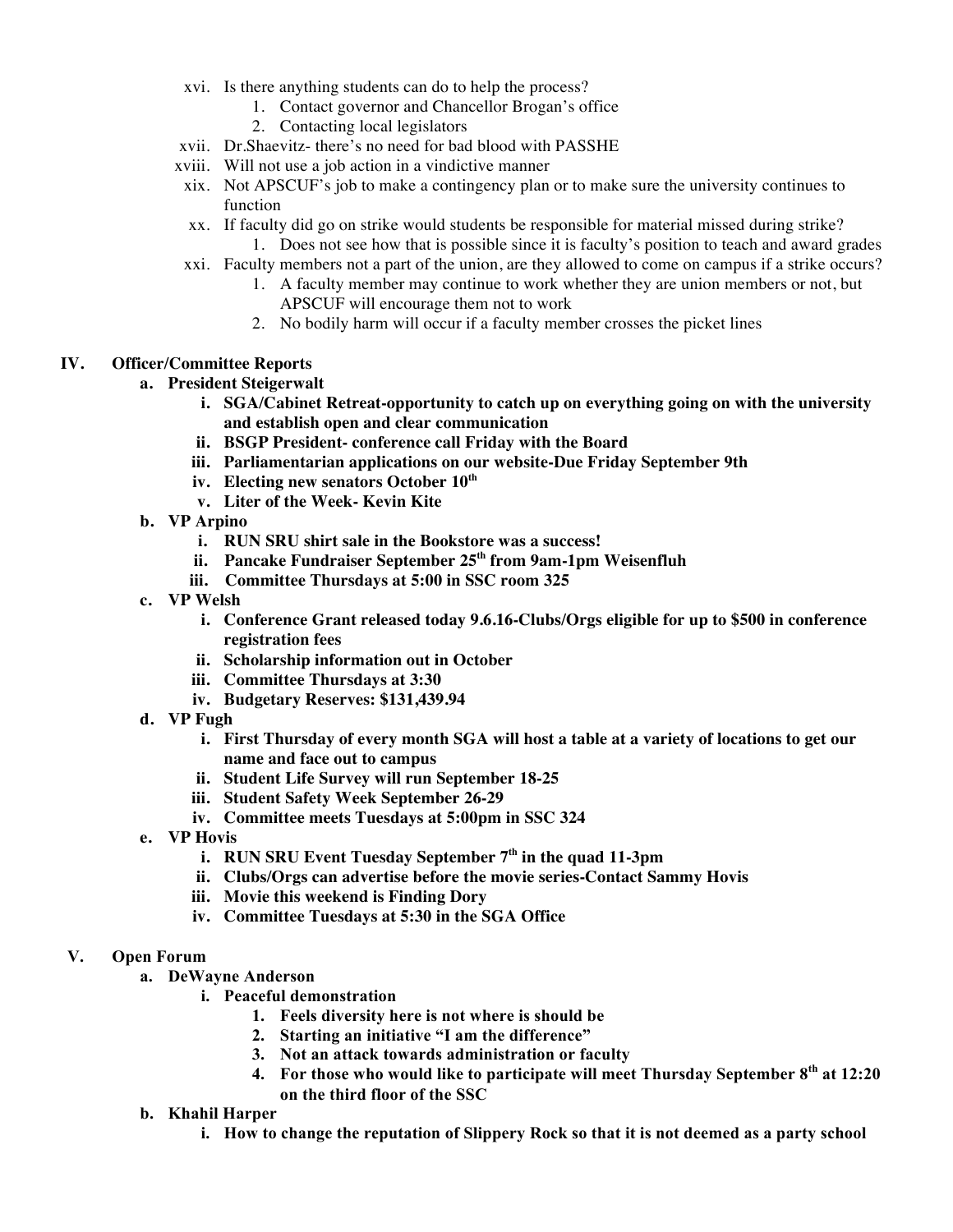- **1. SGA will get back to you with ways to further this**
- **c. Odell Richardson**
	- **i. BAS collaboration cookout Saturday September 10th at the ARC 3:30-8:00-Free food**
- **d. Richelle Fuller**
	- **i. VP of ARHS**
	- **ii. Wants to reach out to all on campus students for an informational session tomorrow at Watson Hall 8:00pm**
- **e. Abby Fugh**
	- **i. Thursday at 12:00 meet in the ballroom to take a picture for a front page website photo**
- **f. Logan Steigerwalt** 
	- **i. Introductions**
	- **ii. Dr. Wilmes- Director of Student Success**
	- **iii. Dr. Watson – chairman of BOD**
	- **iv. Dr. Jordan- APSCUF Rep**
	- **v. Professor Bishop- APSCUF Rep**
	- **vi. Dr. PH- faculty advisor**
	- **vii. Wendy Leitera- Business Manager**
- **VI. Old Business** none
- **VII. New Business**

**Motion** #1 **-**That SRSGA approves the minutes of April 25, 2016 parts 1 and 2. **Welsh/Fugh Motion passes**

**Motion** #2 - That SRSGA approves personnel items regarding staff increases as discussed in Executive Session.

# **Kite/Montgomery Motion Passes**

**Motion** #3 - That SRSGA approves SRSGA Board of Director's recommendation to change Wendy Leitera's title from Business Manager to Executive Director. **Vogelgesang/Sedon Motion passes**

**Motion** #4 - that SRSGA approves the new initiative request for \$1,487.00 for Club Golf. **Vogelgesang/O'Connor** 

1. Club Golf Eboard was in attendance to present and answer any questions regarding the allocation of these funds

# **Motion passes**

**Motion** #5 **-** that SRSGA approves the new initiative request for \$11,595.35 for the "Dear World" event. **Heffelfinger/Sedon**

- 1. Photoshoot taking a photo of someone every minute showcasing different stories
- 2. Collaborative event with the President's Commission on Race and Ethnic Diversity
- 3. Second floor of the SSC in the commuter lounge
- 4. All the footage will be shown at 7pm on October  $13<sup>th</sup>$  in the ballroom

# **Motion passes**

**Motion** #6 -that SRSGA recognizes the Gender Studies Club as a new club **Montgomery/Heffelfinger**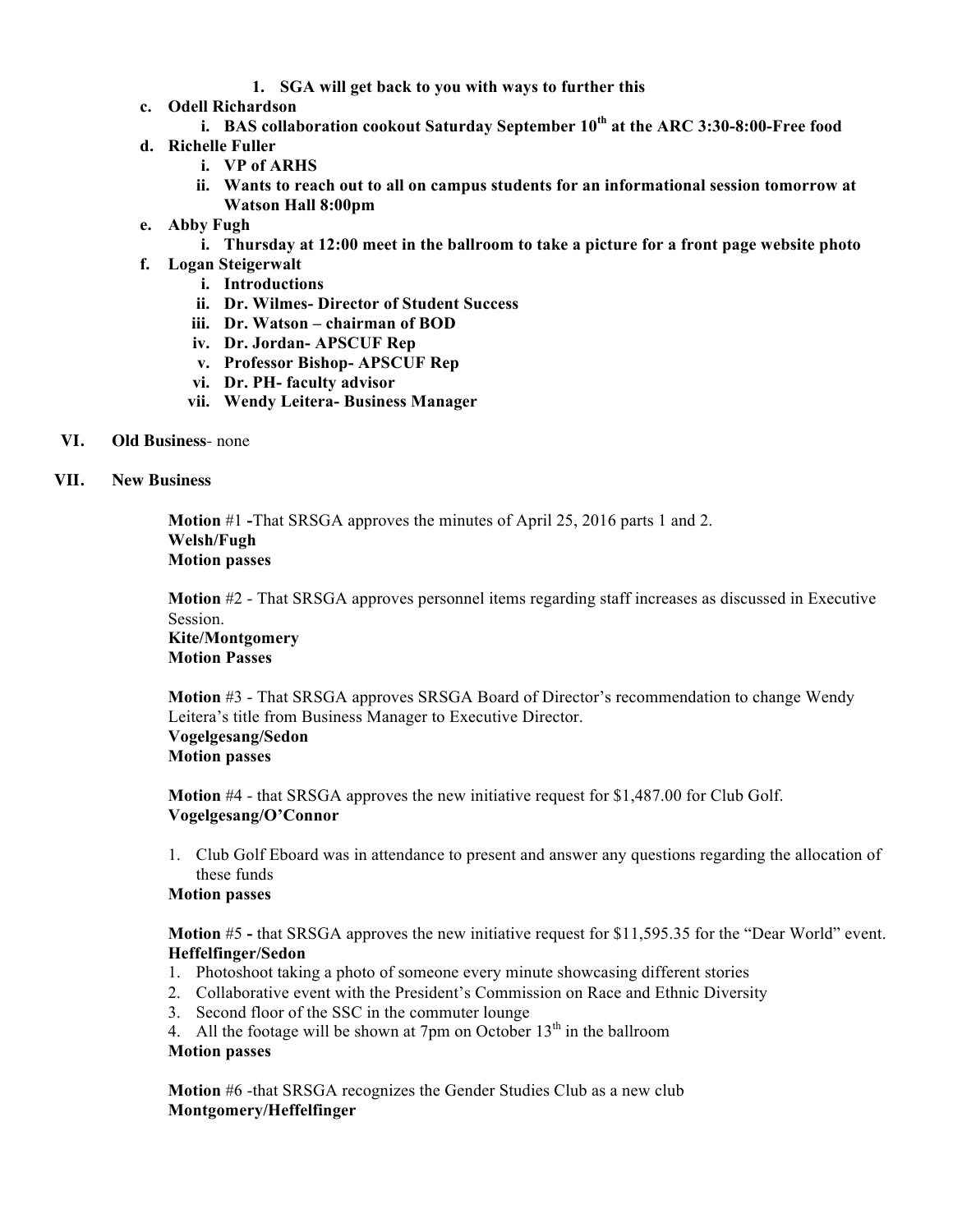- 1. Academic club for the Gender Studies program
- 2. Hopes to attend conferences
- 3. Good way for people in the club to get funding for experiences since the major is so small **Motion passes**

**Motion** #7 – that SRSGA recognizes Next Gen climate SRU as a new organization **O'Connor/Fissore** 

- 1. Goal is to make legislators know that students do care about climate change
- 2. Providing transportation for students to voting polls

#### **Motion passes**

**Motion** #8 - that SRSGA recognizes B.O.L.T as a new club

#### **Richardson/Kite**

1. Promote self love and a way to find yourself during your time at SRU

#### **Motion passes**

**Motion** #9 - that SRSGA recognizes Environmental Education and Interpretation Club **Kite/Vogelgesang**

1. Expose members to hands on experience with environmental education

#### **Motion passes**

**Motion** #10 **-** That SRSGA opens the floor for Speaker of the Senate elections. The Senator with the most votes will be Speaker of the Senate.

# **Heffelfinger/Sedon**

Senator Hernandez and Senator Foster applied for the position. Roll Call Vote

#### **Elizabeth Hernandez is elected the new SRSGA Speaker of the Senate 15-2 with 2 abstentions.**

# **IX. Advisor's Comments**

#### **a. Dr. Pease-Hernandez**

- a. Take a snapchat in your mind of tonight's meeting and compare to your final meeting
- b. Share in class that you are in SGA
- c. Really reach out to constituents in a variety of ways
- d. Be mindful, be intentional

#### **b. Wendy Leitera**

- a. Great audience for our first meeting
- b. Ask yourself as a student "What CAN'T I do?"
	- i. Ask more questions, take it to another level

#### **Dr. Jordan**

- c. Engagement
	- i. Not only look at what you get out of the organization but what you give to the organization and how you can improve it as a whole
- d. Don't assume that everyone understands what SGA is
	- i. Reach out to all of SRU Community so that they can exist with you

# **c. Ms. Bishop**

- a. First meeting ever, new to position
- b. Observing and taking it all in